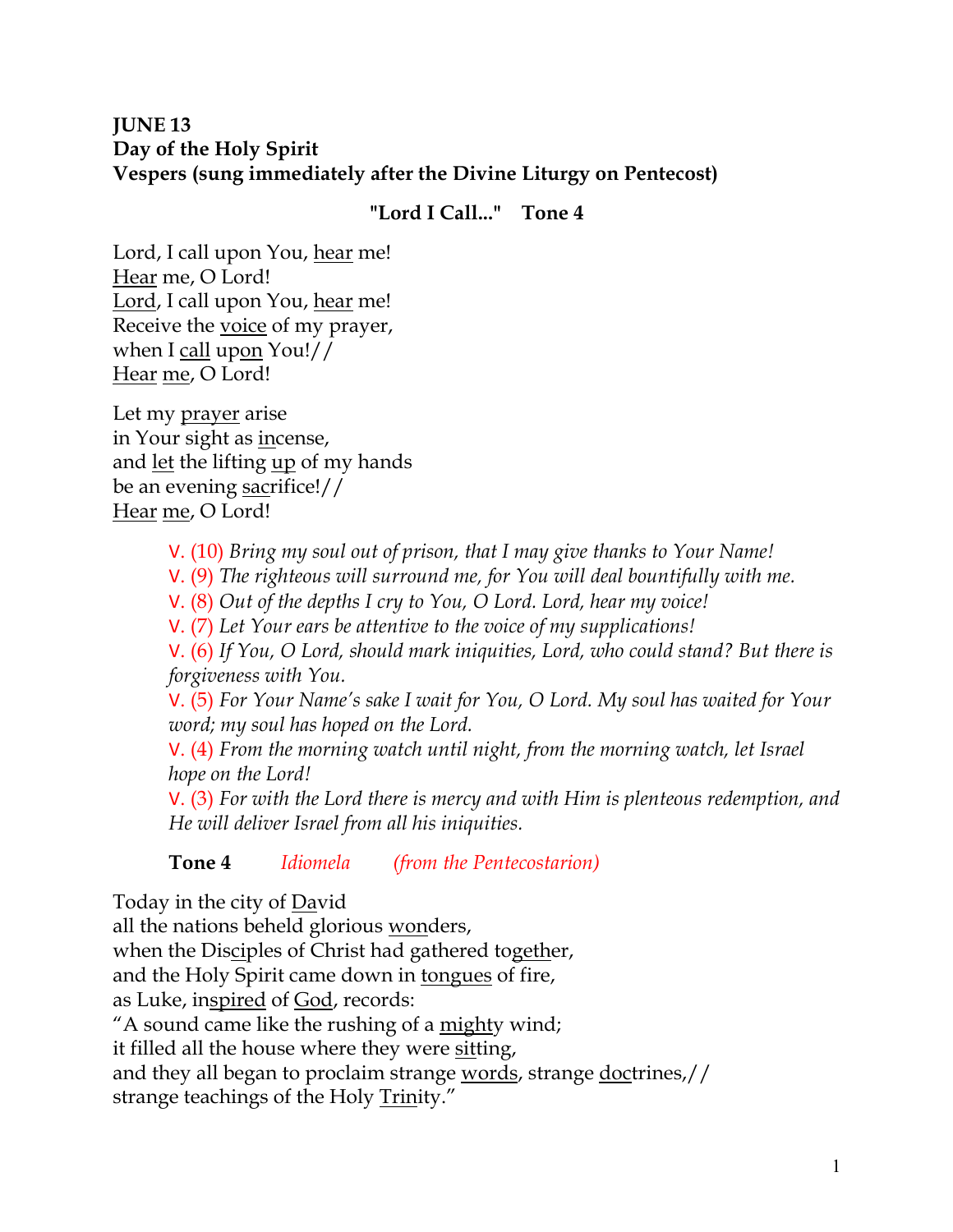## V. (2) *Praise the Lord, all nations! Praise Him, all peoples!*

The Holy Spirit was, and is, and ever shall be, without beginning, without ending, always ranked and numbered with the Father and the Son; He is Life and the Giver of life; He is Light and the Giver of light; all-good and the Fountain of goodness, through Him the Father is known, the Son is glorified; through Him all people proclaim one power, one ranking,// one worship of the Holy Trinity.

V. (1) *For His mercy is confirmed on us, and the truth of the Lord endures forever.* 

The Holy Spirit is **Light** and Life, a living Fountain of spiritual gifts, the Spirit of wisdom and understanding, all-knowing, upright and good: He leads us and washes away our sins. He is God, and He makes us gods; He is Fire proceeding from Fire, speaking and acting and distributing gifts. Through Him all the Prophets, Martyrs and Apostles of God are crowned. Strange account, strange and wonderful sight:// fire is divided for distributing gifts.

*Glory to the Father, and to the Son, and to the Holy Spirit; now and ever, and unto ages of ages. Amen.* 

**Tone 6** *(from the Pentecostarion)*

O heavenly King, the Comforter, the Spirit of Truth, Who are everywhere and fill all things; Treasury of blessings and Giver of life, come and abide in us, and cleanse us from every impurity,// and save our souls, O Good One!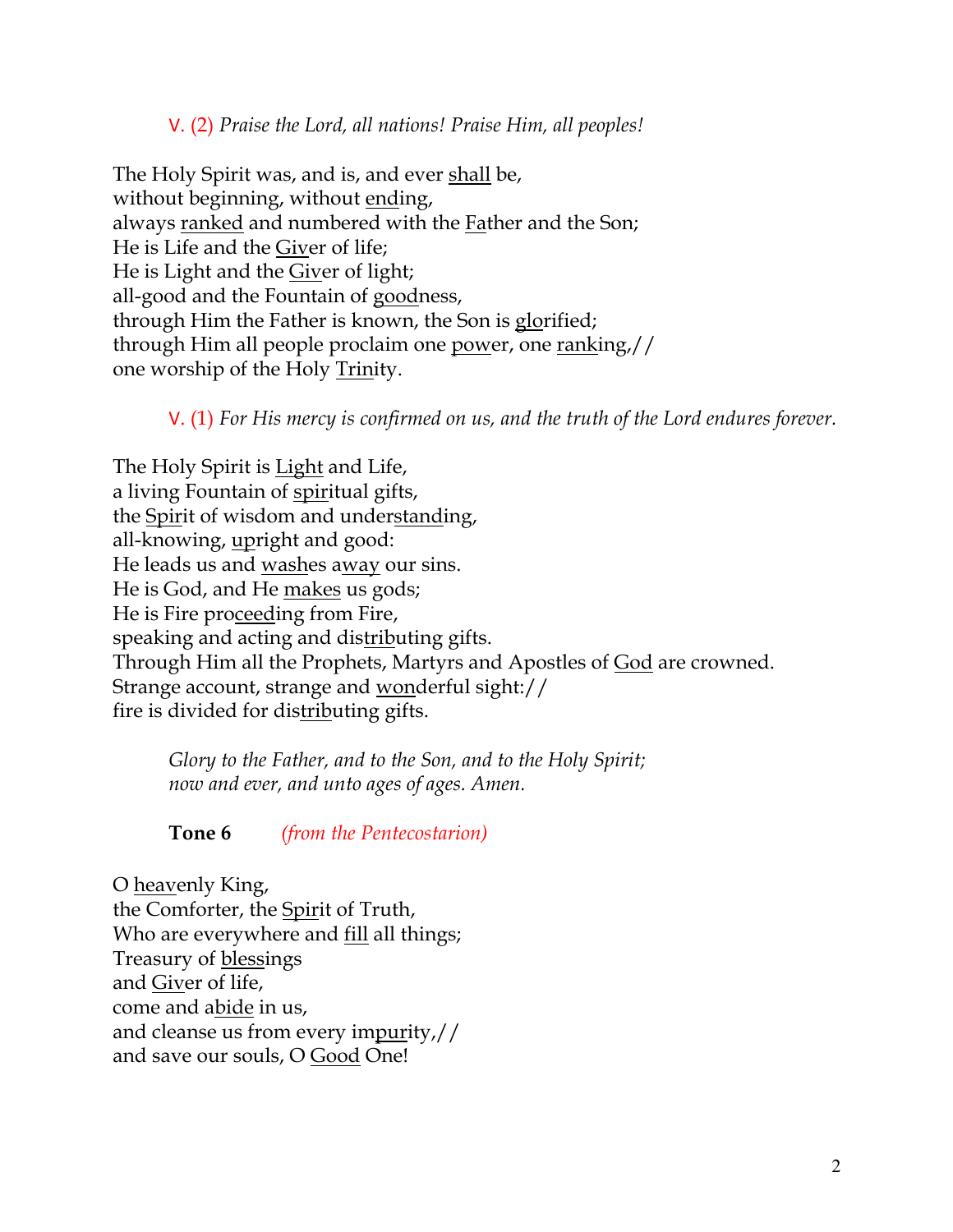#### **Tone 7 Great Prokeimenon**

Who is so great a God as our God? / You are the God Who does wonders! *(Ps. 76:13b)*

V. *You have made known Your power among the peoples! (Ps. 76:14a)*

V. *And I said, "Now have I begun; this is the change of the right hand of the Most High." (Ps. 76:10)*

V. *I remembered the works of the Lord; for from the beginning will I remember Your wonders! (Ps. 76:11)*

#### **Aposticha**

**Tone 3** *(from the Pentecostarion)*

Now the fiery tongues have become a bright sign for all peoples. The Jews, from whom Christ came according to the flesh, in their unbelief have fallen from divine grace. But we, the peoples of all nations, are made worthy of divine light. We are strengthened by the words of the Disciples, who revealed the glory of the Benefactor and God of all. Let us bend our knees and hearts with them, since we are strengthened by the Holy Spirit,// bowing down in faith to worship the Savior of our souls!

V. *Create in me a clean heart, O God, and renew a right Spirit within me! (Ps. 50:10)*

Now the comforting Spirit has been poured out on all flesh, spreading grace to the faithful, beginning with the choir of the Apostles. As a pledge of His mighty coming He distributed the tongues of fire; He gave them to the Disciples to the praise and glory of God. Spiritually enlightened in our hearts, strengthened in faith by the Holy Spirit,// let us earnestly pray for salvation for our souls!

V. *Cast me not away from Your presence, and take not Your Holy Spirit from me! (Ps. 50:11)*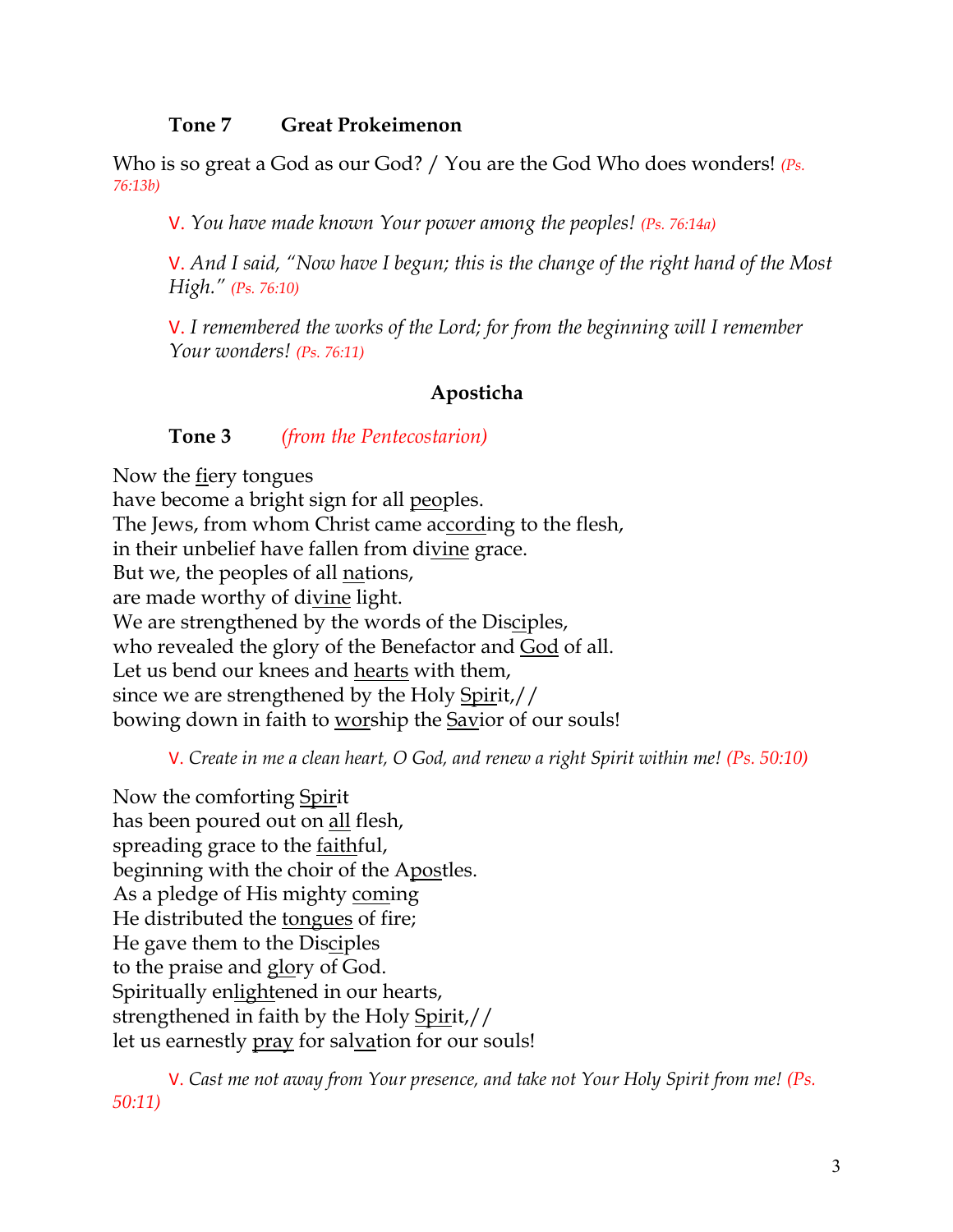Now the Apostles of Christ are clothed with power from on high. The Comforter is renewed in them and renews them with newness of knowledge. They preach in foreign tongues, proclaiming mystical knowledge in lofty words. They teach us to worship the Benefactor and God of all in His simple, eternal, tri-personal Nature. Enlightened by their teaching, let us bow down to worship Father, Son, and Spirit,// earnestly praying for salvation for our souls!

> *Glory to the Father, and to the Son, and to the Holy Spirit; now and ever, and unto ages of ages. Amen.*

> **Tone 8** *(from the Pentecostarion, by Leo the Master)*

Come, O people,

let us worship the Godhead in three Persons: the Son in the Father, with the Holy Spirit. For the Father timelessly begot the Son, co-eternal and co-enthroned with Him; and the Holy Spirit was in the Father and is glorified with the Son. We worship one Power, one Essence, one Godhead, and we say: "Holy God, Who created all things through Your Son with the cooperation of the Holy Spirit; Holy Mighty, through Whom we know the Father; and through Whom the Holy Spirit came to dwell in the world; Holy Immortal, Comforting Spirit, Who proceed from the Father and rest in the Son.// O Holy Trinity, glory to You!"

# **Tone 8 Troparion**

Blessed are You, O Christ our God, You have revealed the fishermen as most wise by sending down upon them the Holy Spirit, and through them You drew the world into Your net.// O Lover of Man, glory to You!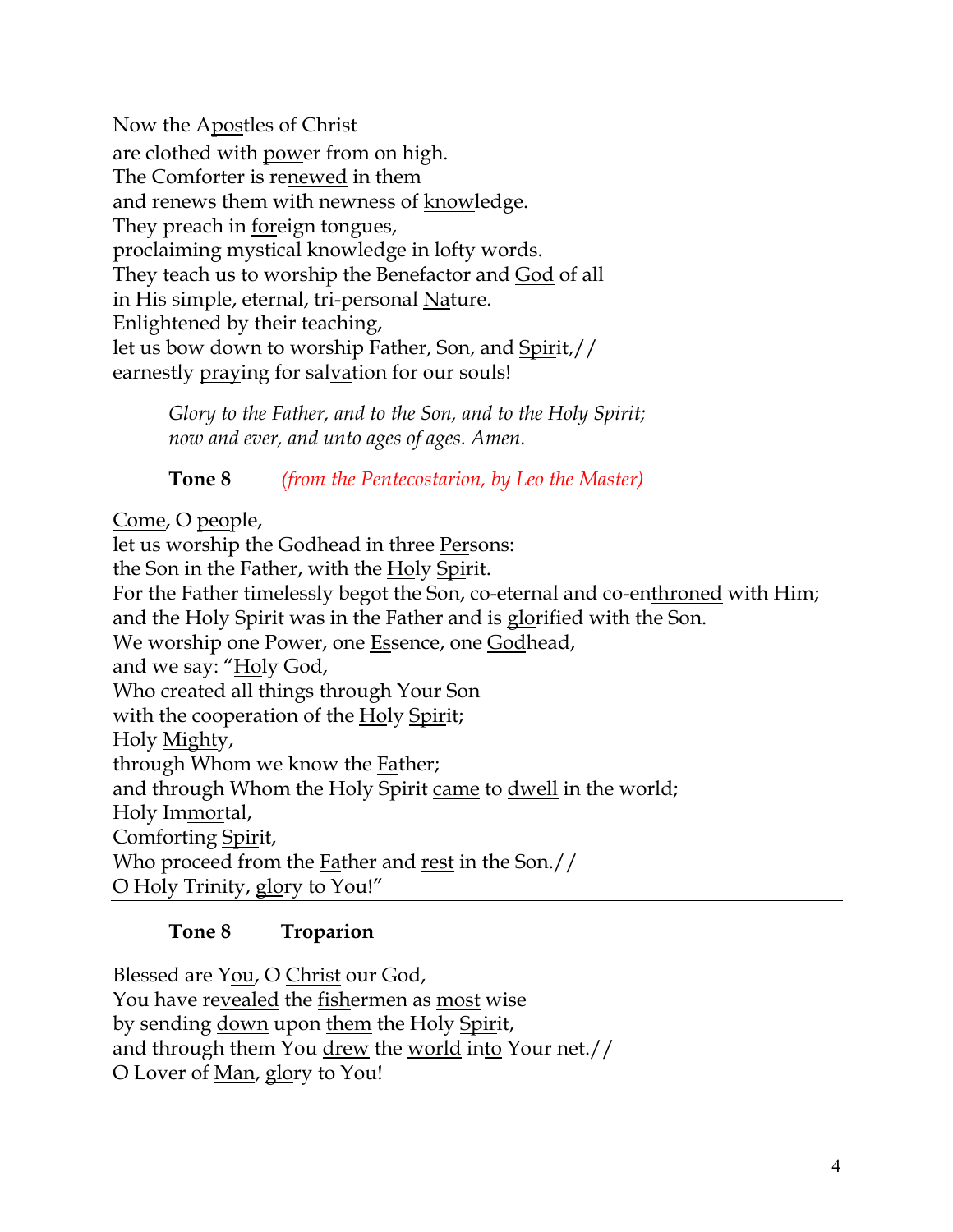*(at the Divine Liturgy)*

### **Tone 8 Troparion**

Blessed are You, O Christ our God, You have revealed the fishermen as most wise by sending down upon them the Holy Spirit, and through them You drew the world into Your net.// O Lover of Man, glory to You!

### **Tone 8 Kontakion**

When the Most High came down and confused the tongues, He divided the nations; but when He distributed the tongues of fire, He called all to unity.// Therefore, with one voice we glorify the All-holy Spirit.

*(The Trisagion is sung.)*

**Tone 6 Prokeimenon** *(Pentecostarion)*

O Lord, save Your people, / and bless Your inheritance! *(Ps. 27:9a)*

V. *To You, O Lord, will I call. O my God, be not silent to me! (Ps. 27:1a)*

### **Epistle**

(229) Ephesians 5:9-19

#### **Tone 2**

Alleluia, Alleluia, Alleluia!

V. *Have mercy on me, O God, according to Your great mercy! (Ps. 50:1a)*

V. *Cast me not away from Your presence, and take not Your Holy Spirit from me! (Ps. 50:11)*

> **Gospel** (10) Matthew 4:25-5:13